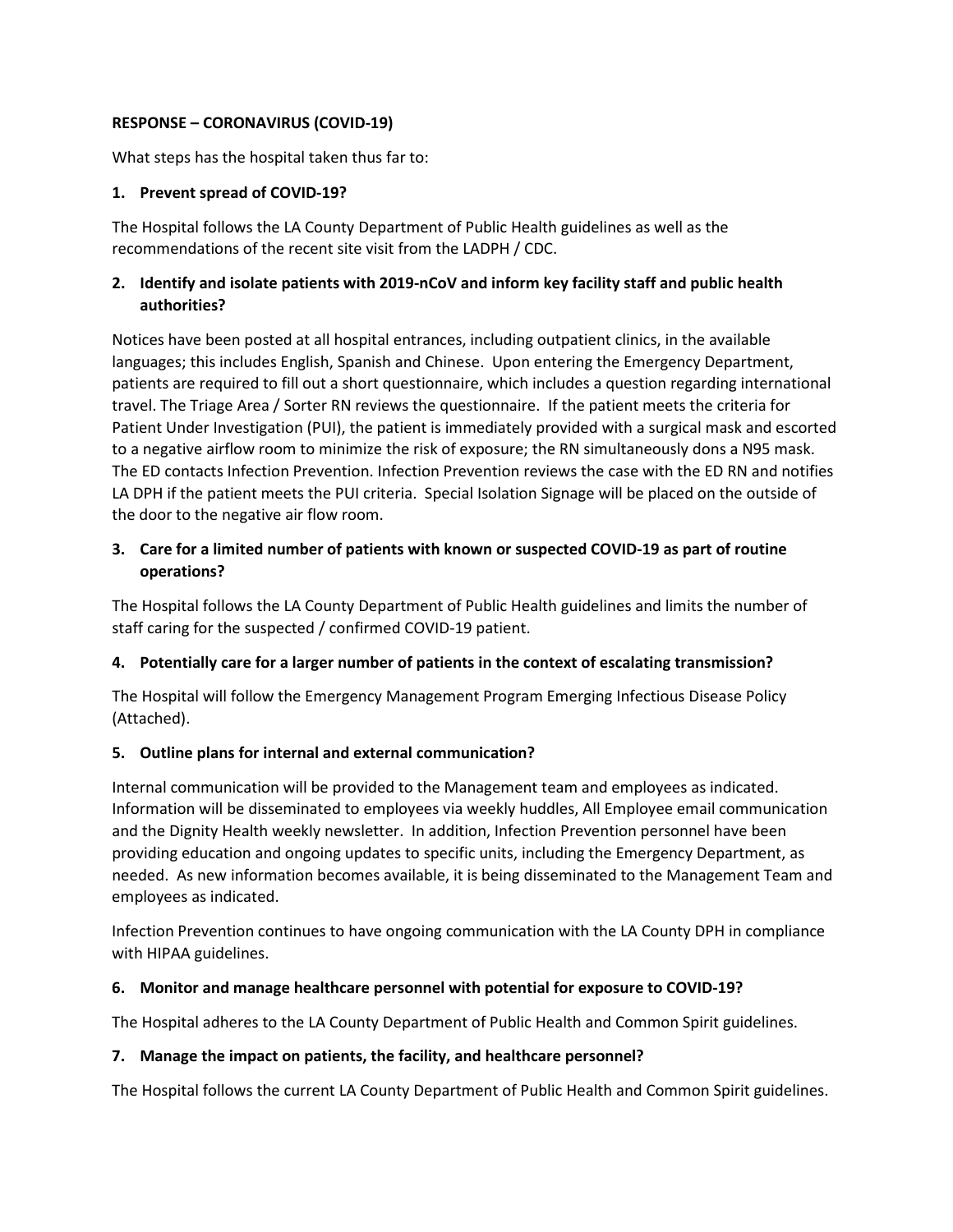### **• What procedures have been developed for rapidly identifying and isolating suspected COVID-19 patients?**

The Hospital follows the LA County Department of Public Health guidelines. See attached Guidance for Clinicians.

**• What is the ability to implement triage activities based on public health guidance including at the facility and using remote (i.e., phone, internet-based) methods where appropriate to minimize demand on the health care system?** 

Not applicable.

**• How many negative pressure rooms are available and what steps have been taken to ensure that negative-pressure airborne infection isolation rooms are available and functioning correctly and are appropriately monitored for airflow and exhaust handling?**

NHMC has 26 negative air flow rooms; two are located in the Emergency Department.

**• What assessments have been done on availability of personal protective equipment (PPE) and other infection prevention and control supplies (e.g., hand hygiene supplies) that would be used for both healthcare personnel (HCP) protection and source control for infected patients (e.g., facemask on the patient)?** 

The Hospital completes a daily assessment of critical supplies. LA County EMS Agency has made additional supplies available through the Disaster Resource Center Disaster Caches.

## **• What is the facility's contingency plans if the demand for PPE or other supplies exceeds supply? What is the current supply level?**

Supplies are being monitored daily. If the supply of N95 masks and PAPR hoods is not sufficient, NHMC will implement the approved re-use protocols. In addition, the use of PAPR vs. N95 masks may be implemented. To maximize supply, education has been provided to staff regarding the use of surgical vs. N95 masks.

# **• Please attach any plans for implementation of surge capacity procedures and crisis standards of care. Is there a contingency plan to staff up RNs if needed?**

Please refer to the attached Emergency Operations Plan/Policy.

**•Please provide policies & procedures for laboratory submission of specimens for COVID-19 testing.**

Please see the attached LA County DPH Provider Checklist.

**• Has there been an assessment on the effectiveness of environmental cleaning procedures [\(https://www.cdc.gov/HAI/toolkits/Evaluating-Environmental-Cleaning.html\)](https://www.cdc.gov/HAI/toolkits/Evaluating-Environmental-Cleaning.html); What education/refresher training has been provided for environmental services personnel and other HCPs?** 

Environmental Services Management Team monitors and validates the effectiveness of cleaning process intermittently. The Hospital follows the CDC recommendations / guidelines.